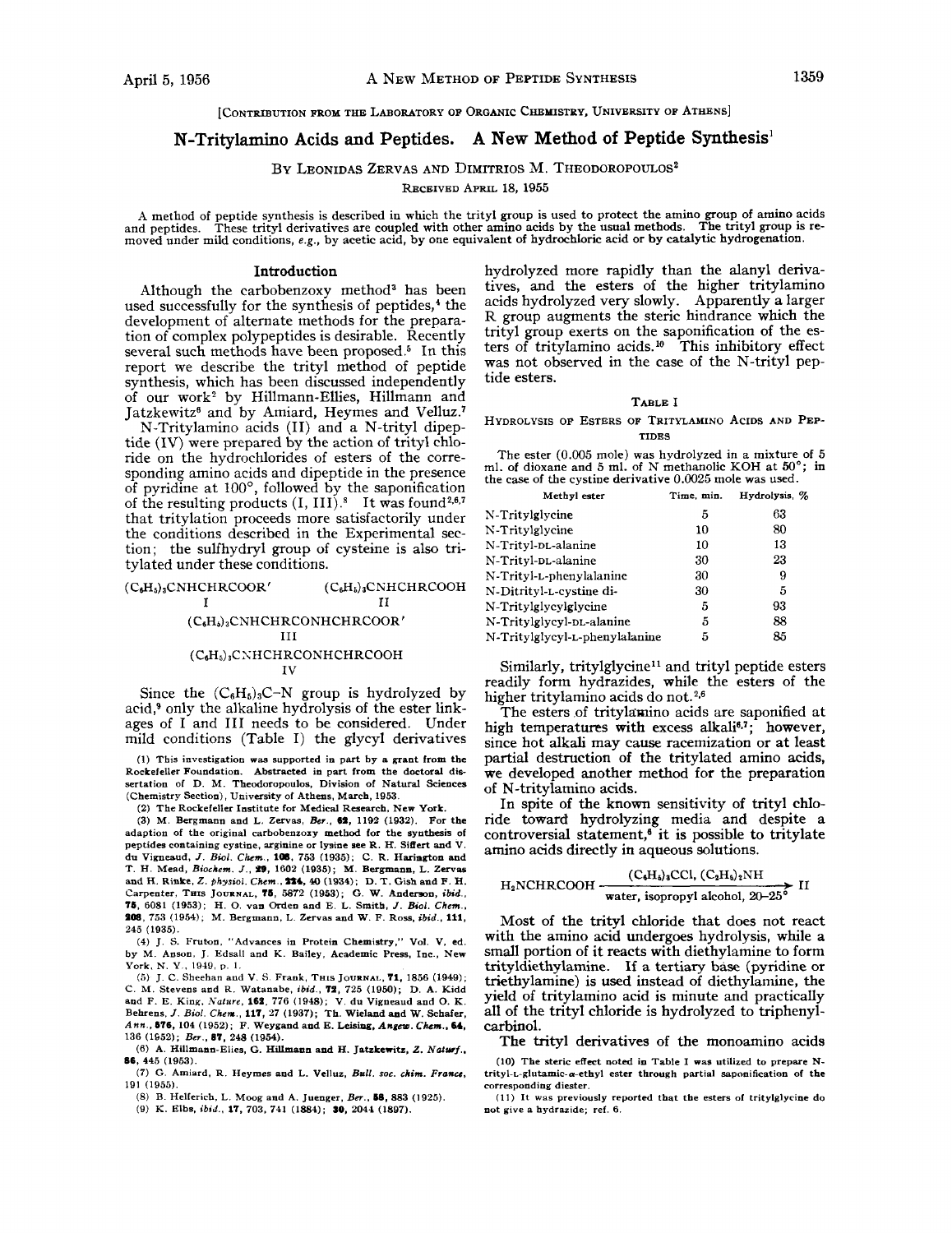are weak acids<sup>12</sup> which give crystalline salts with diethylamine. However, the tritylation of the amino group does not fully deprive the amino acids and peptides or their esters of basic properties; these trityl derivatives are secondary amines and in non-aqueous solutions they form hydrochlorides (V) which undergo complete hydrolysis in cold water. When V is heated briefly with alcohol, it the respective amino acid quantitatively.

$$
\begin{array}{r}\n\text{yields trivial, the model of the Heylrochloride, the respective amino acid quantitatively.} \\
\hline\n\text{HCl(gas), chloroform} \\
\hline\n\text{H}_2\text{O or OH, 0}^\circ\n\end{array}\n\begin{array}{r}\n\text{[C}_6\text{H}_8)_8\text{CNH}_2\text{CHRCOOR}^\prime\n\end{array}\n\begin{array}{r}\n\text{C}_1\text{-H}_2\text{NCHRCOOR}^\prime + \text{C}_6\text{H}_5\text{)}\n\end{array}
$$

In order to split off the trityl group, it is not necessary to isolate V; detritylation occurs when the tritylamino acid or peptide ester is heated briefly with alcohol containing one equivalent of hydrogen chloride. Similarly, treatment of tritylamino acids or peptides with dilute acetic acid<sup>2,6,7</sup> or one equivalent of hydrochloric acid or catalytic hydrogenation also removes the trityl group. The peptide bond is not attacked by any of these procedures.



The ampholytic nature of the tritylamino acids is also indicated by the fact that they form chloride hydrochlorides VI, as

$$
II \xrightarrow{\text{PCl}_5} [(C_6H_5)_3 \text{CNH}_2 \text{CHRCOCl}]^{+} \text{Cl}^{-}
$$
  
VI

Owing to the work of Helferich,<sup>13</sup> the trityl group has been regarded as a protective group for the primary hydroxyl groups of carbohydrates. That it also constitutes an ideal protecting group for amino acids and peptides is illustrated by the use of N-tritylamino acids for the preparation of peptides.

N-Tritylglycine, <sup>2,6,7</sup> N-trityl-p<sub>L</sub>-alanine<sup>2,7</sup> and Ntrityl-L-alanine can be coupled with the alkyl or benzyl esters of amino acids by the method of mixed anhydrides<sup>14</sup>; instead of the mixed anhydride of tritylglycine the chloride hydrochloride can be used. The resulting N-trityldipeptide esters I11 are easily converted to the corresponding hydra-zides or detritylated to dipeptide esters. The latzides or detritylated to dipeptide esters. ter reaction is important because it yields free, non-acylated di- and polypeptide benzyl esters which cannot be easily prepared at the present time by other means.<sup>15</sup> On the other hand, the N-trityl-

**(13) B. Helferich, "Advances** in **Carbohydrate Chemistry,"** Vol. **3, ed. by W. W. Pigman and W.** L. **Wolfrom, Academic Press, Inc., New York, N.** *Y.,* **1948, p. 79.** 

**(14) Th. Wieland and H. Bernhard,** *Ann., 672,* **190 (1951); R. H. Boissonas,** *Hclw. Chim. Acta,* **34, 874 (1951); J. R. Vaughan and R.** I,. **Osato, THIS JOURNAL, 73, 553 (1951).** 

(15) If free dipeptide or polypeptide benzyl esters are coupled **with carhohenrory- (or trityl)** amino **xcids nod prptides. snponifica** 

dipeptide esters can be saponified and then detritylated to yield the free dipeptides.

By the mixed anhydride method we were not able to couple the higher tritylamino acids **(e.g.,**  trityl-L-phenylalanine, trityl-L-leucine, trityl-L-asparagine) with esters of amino acids. This means that the steric hindrance previously mentioned either inhibits the formation of a mixed anhydride or, more probably, forces the anhydride to form a carbamate instead of a peptide. Perhaps other methods of coupling<sup>16</sup> would be successful.

**As** expected, this steric effect was not observed in the case of trityldi- or polypeptides. Thus, tritylglycyl-L-phenylalanine couples easily with glycine ester by the mixed anhydride procedure yielding finally the glycyl-L-phenylalanylglycine.

The catalytic hydrogenation of the carbobenzoxy polypeptides often proceeds at a very slow rate and their reduction by other methods is frequently unsatisfactory. On the other hand, the removal of the trityl group from tritylpolypeptides proceeds rapidly under mild conditions. We, therefore, recommend that the carbobenzoxy method be used for the synthesis of the smaller peptides and that the trityl method be used for lengthening of the peptide chain.

#### **Experimental**

Prior to analysis, the trityl derivatives were dried at 40" in high vacuum; other compounds were dried at 78°.<br>
L-Cysteine Methyl Ester Hydrochloride.—A solution of

**3.4** g. (0.01 mole) of L-cystine dimethyl ester dihydrochloride in 50 ml. of methanol was hydrogenated in the presence **of**  1 g. of palladium black; in 4 hours 250 ml. of hydrogen (24°,<br>756 mm.) was absorbed. The methanol was evaporated *in z'acuo* and upon the addition of chloroform to the residue the methyl ester was obtained; yield 3.2 g., m.p. 140' (reported<sup>17</sup> m.p. 140–141°),  $[\alpha]^{20}D -2.9^{\circ}$  (10% in methanol), reported  $[\alpha]^{20}D -2.9^{\circ}$  (in methanol). **Esters of Tritylamino Acids and Peptides**.—The follow-

ing procedure is typical for the tritylation of amino acid and peptide esters. Some of these trityl derivatives are listed in Table 11.

To a suspension of 1.25 g. (0.01 mole) of glycine methyl ester hydrochloride in 15 ml. of dry chloroform was added 2.2 g. (0.022 mole) of triethylamine followed by 2.8 g. (0.01 mole) of triphenylchloromethane; the mixture was allowed to react for 6 hours at room temperature. The solution was washed twice with water and dried with sodium sulfate. The solvent was evaporated *in vacuo.* Complete removal of the chloroform was ensured by the addition of a few ml. of methanol and reconcentration *in vacuo.* The residue was recrystallized from methanol.

N-Trityl-L-glutamic- $\alpha$ -ethyl Ester.-The corresponding oily diester which was prepared from 0.01 mole of L-glutamic diethyl ester as described above was dissolved in 20 ml. of  $0.5\ \dot{N}$  alcoholic potassium hydroxide. The solution was stored for 30 minutes at room temperature, diluted with 150 ml. of water and extracted with ethyl ether. The water layer was acidified with acetic acid and cooled. The 150 ml. of water and extracted with ethyl ether. The water layer was acidified with acetic acid and cooled. The precipitate was dissolved in aqueous diethylamine solution and precipitated with acetic acid; yield  $55\%$ , m.p.  $65-66^{\circ}$ .

*Anal.* Calcd. for C<sub>26</sub>H<sub>27</sub>O<sub>4</sub>N: C, 74.8; H, 6.5; N, 3.3. Found: C, 74.9; H, 6.7; N, 3.5.

N-Tritylglycine Hydrazide.-Tritylglycine methyl ester **N-Tritylglycine Hydrazide.**—Tritylglycine methyl ester (1.65 g., 0.005 mole) was dissolved in a mixture of 3 ml. of

tion of the carbobenzoxy (or<sup>t</sup> trityl) polypeptide esters is unnecessary, **since the benzyl group is split** off **by hydrogenolysis.** 

**(16) 0. Suss,** *Ann.,* **672, 96 (1951);** *S* **Goldschmidt and H. 1,auten-schlaaer,** *ibid., 560,* **68 (1953); S. Goldschmidt and Ch. Jutz,** *Ber.,* **86, 116 (1953);** G. **W. Anderson,** J. **Blondinger and A.** D. **Welcher, THIS**  JOURNAL, 74, 5309 (1952); R. Schwyzer, M. Feurer and B. Iselin, *Hrlu. Chin.* **Ada, 38, 83 (I95.5),** J. *C* **Sheehan and C>** P. **He%. THIS JOUWNAI, 76, 1008 (1955,** 

**(17)** M. **Rrrgrn:in nnil** *C..* **hlirhnlis.** *HPK,* **63, !IS7 (l!CW).** 

**<sup>(12)</sup> The pH of a 0.1** *M* **aqueous solution of the sodium salt of tri**tylglycine is 9.5.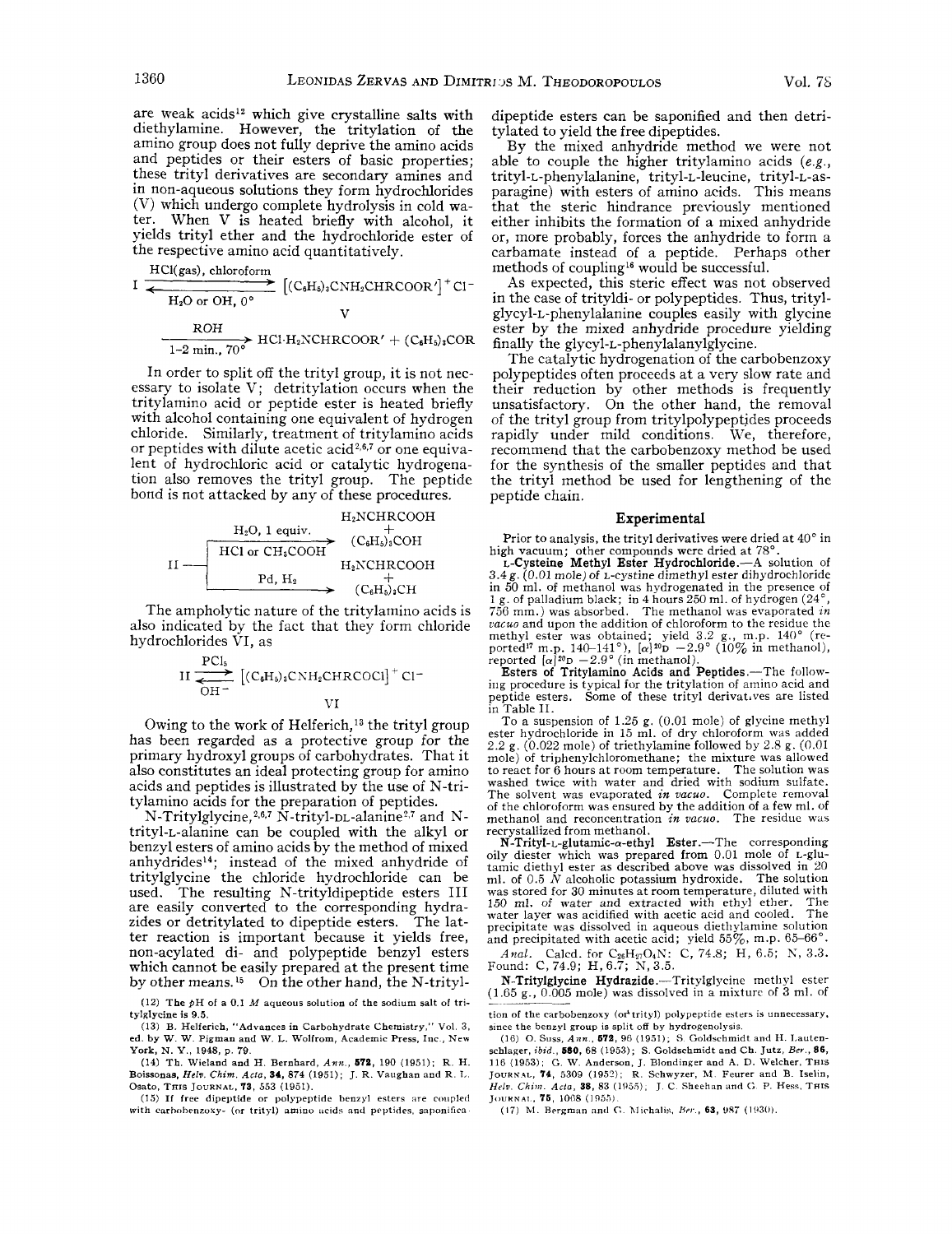|                                                |                |                  | TABLE II                |        |                    |               |                      |        |                      |
|------------------------------------------------|----------------|------------------|-------------------------|--------|--------------------|---------------|----------------------|--------|----------------------|
| Esters of tritylamino acids                    | Yield,<br>$\%$ | M.p., °C.        | Formula                 | Calcd. | Carbon, %<br>Found | Calcd.        | Hydrogen, %<br>Found | Calcd. | Nitrogen, %<br>Found |
| N-Tritylglycine methyl                         | 70             | 106-107          | $C_{22}H_{21}O_2N$      | 79.7   | 79.5               | 6.4           | 6.8                  | 4.2    | 4.1                  |
| N-Tritylglycine ethyl                          | 86             | 114 <sup>°</sup> |                         |        |                    |               |                      |        |                      |
| N-Trityl-pt-alanine methyl                     | 78             | 101              | $C_{23}H_{23}O_2N$      | 80.0   | 79.8               | 6.7           | 6.8                  | 4.05   | 4.1                  |
| N-Trityl-L-alanine methyl <sup>o</sup>         | 80             |                  | $C_{22}H_{22}O_2N$      | 80.0   | 79.9               | 6.7           | 6.8                  | 4.05   | 3.8                  |
| N-Trityl-L-phenylalanine methyl                | 60             | 95               | $C_{29}H_{27}O_2N$      | 82.6   | 82.3               | 6.4           | 6.6                  | 3.3    | 3.4                  |
| N.N'-Bistrityl-L-cystine dimethyl <sup>e</sup> | 80             | 146              | $C_{48}H_{44}O_4N_2S_2$ |        |                    | $8.5^\circ$   | $8.4^\circ$          | 3.7    | 3.6                  |
| N.S-Ditrityl-L-cysteine methyl <sup>e</sup>    | 75             | $90 - 92$        | $C_{42}H_{37}O_2NS$     |        |                    | $5.2^{\circ}$ | $5.3^\circ$          | 2.2    | 2.3                  |
| N-Tritylglycylglycine methyl                   | 75             | 165              | $C_{24}H_{24}O_2N_2$    |        |                    |               |                      | 7.2    | 7.3                  |
| N-Tritylglycylglycine ethyl                    | 75             | 162 <sup>o</sup> |                         |        |                    |               |                      |        |                      |

0.044 mole of triethylamine and 0.02 mole of trityl chloride. The product was recrystallized by slow evaporation of a solution in ether-methanol (1:4). <sup>*e*</sup> M.p. 161°, ref. 8. *•* Sulfur. <sup>a</sup> M.p. 114°, ref. 8. <sup>b</sup> Sirup. <sup>e</sup> For the tritylation of the corresponding ester hydrochloride (0.01 mole) were added

|                          |                 |                          | TABLE III            |                  |             |        |             |             |       |
|--------------------------|-----------------|--------------------------|----------------------|------------------|-------------|--------|-------------|-------------|-------|
|                          |                 |                          |                      | Carbon. %        |             |        | Hydrogen, % | Nitrogen, % |       |
| Tritylamino acids        | Yield, %        | M.p., °C.                | Formula              | Calcd.           | Found       | Calcd. | Found       | Caled.      | Found |
| N-Tritylglycine          | 92.°~47'        | $178 - 179$ <sup>c</sup> | $C_{21}H_{19}O_2N$   | $317^k$          | $321^{d,k}$ |        |             |             |       |
| N-Trityl-pL-alanine      | $85.^{a,e}46^b$ | 170'                     | $C_{22}H_{21}O_2N$   | 331 <sup>k</sup> | $335^{d,*}$ |        |             |             |       |
| N-Trityl-L-alanine       | $85.^{a,e}46^b$ | $200 - 205$ d.           | $C_{22}H_{21}O_2N$   | $331*$           | $335*$      |        |             | 4.2         | 4.2   |
| N-Trityl-L-asparagine"   | $43^{\circ}$    | $173 - 174$ <sup>*</sup> | $C_{22}H_{22}O_2N_2$ | 73.8             | 73.6        | 5.9    | 5.9         | 7.5         | 7.5   |
| N-Trityl-L-leucine       | $35^{b,j}$      | 160-165 d. $9$           | $C_{2b}H_{27}O_2N$   | 63.4             | 63.2        | 5.7    | 5.9         | 3.75        | 3.6   |
| N-Trityl-L-phenylalanine | $35^{b.i}$      | $185 - 188$ d.           | $C_{28}H_{26}O_2N$   | 82.5             | 82.5        | 6.2    | 6.3         | 3.4         | 3.6   |

<sup>4</sup> By procedure A. <sup>b</sup> By procedure B; about one-fifth of the original amino acid was recovered unchanged. <sup>c</sup> M.p. 168°<br>ec. 180°) ref. 8; m.p. 179–180°, ref. 7. <u>d By titration with 0.1 N potassium hydroxide with thymol</u> (dec. 180°) ref. 8; m.p. 179-180°, ref. 7. <sup>a</sup> By titration with 0.1 N potassium hydroxide with thymolphthalein as the indicator. **Prior** to the acidification, the solution was kept at room temperature for 24 hours. <sup>f</sup> M. recrystallization from alcohol-water and adding one drop of acetic acid in order to avoid formation of emulsion. The<br>substance begins to soften at 80–90°.  $\hbar [\alpha]^{20}D - 6.1^{\circ} (c 3.5\%$  in methanol). After recrystallizati acetate. *i* Since the diethylammonium salt of this acid is sparingly soluble in water, instead of water dilute alkali was<br>added at the end of the tritylation. The precipitated carbinol was filtered; prior to acidificatio

dioxane and **3** ml. of methanol. Hydrazine **(1** ml.) was added and the solution stored for **2** days at room tempera-ture. The reaction mixture was heated at **60"** for ten minutes. The hydrazide,.which precipitated upon the addition of water, was recrystallized from alcohol; yield **1.3** g. **(78%),**  m.p. **164-165'.** 

Anal. Calcd. for C<sub>21</sub>H<sub>21</sub>ON<sub>3</sub>: N, 12.7. Found: N, 12.5.

N-Tritylglycine Ethyl Ester Hydrochloride.-To **3.45** g. **(0.01** mole) of N-tritylglycine ethyl ester dissolved in a few **ml.** of dry chloroform was added anhydrous ethyl ether saturated with dry hydrogen chloride. The salt precipitated at once; it was redissolved in chloroform and precipitated with anhydrous ethyl ether; yield 3 g. (78%), m.p. 95-96°.

*Anal.* Calcd. for C<sub>23</sub>H<sub>24</sub>O<sub>2</sub>NCl: N, 3.6; C1, 9.3. Found: N, **3.3; C1,9.4.** 

The above salt is hydrolyzed rapidly and almost quantitatively either with cold water  $(1-2^{\circ})$  or with a dilute solution of sodium bicarbonate to give tritylglycine ethyl ester, m.p. 114°. The hydrochloride salts of the amino acid esters were prepared in the same way or by bubbling dry hydrogen chloride through the ether solution of the ester. Some of these salts were obtained as oils.

Detritylation **of** Tritylamino Acid and Peptide Esters.- The following is a general procedure for the detritylation of

amino acid and peptide esters. A solution of **1.72** g. **(0.005** mole) of tritylglycine ethyl ester in **5 ml.** of **1** *N* HCl in absolute ethanol (or **1.9** g. of tritylglycine ethyl ester hydrochloride in **5** ml. of absolute ethanol) was heated for **1-2** minutes in a water-bath. Evaporation of the ethanol *in vacuo* and trituration of the residue with ether resulted in crystallization of the glycine ethyl ester hydrochloride; yield **0.7** g. **(95%),** m.p. **144';**  admixture with an authentic sample gave **no** depression of

the melting point. Trityl ethyl ether was obtained from the ether filtrate; yield **1.32g. (91%), m.p. 80-82'.** 

Anal. Calcd. for C<sub>21</sub>H<sub>20</sub>O: C, 87.4; H, 7.0. Found: *C.* **87.15;** H, **7.1.** 

N-Tritylamino Acids.-The tritylamino acids were pre-pared by saponification of the corresponding esters or by tritylation of the corresponding amino acids. The following procedures are typical; the tritylamino acids thus prepared are listed in Table **111.** 

A.-Tritylglycine ethyl ester (3.45 g., 0.01 mole) was dissolved on warming in **11** ml. **(10%** excess) of *N* alcoholic potassium hydroxide and **6** ml. of alcohol. After the solution had stood at room temperature for one hour, it was diluted to **3** times its volume with water, cooled and then acidified with acetic acid. The precipitated tritylglycine was washed several times with water and recrystallized from alcohol.

B.-To a solution of glycine **(0.75** g., **0.01** mole) in a mixture of **4** ml. of water, **3 ml. (0.03** mole) of diethylamine and 8 ml. of isopropyl alcohol was added trityl chloride **(3.6** g., **0.013** mole) with continuous shaking; the addition was ac- complished in twelve portions within one hour at room temperature. When the reaction was complete, **25** ml. of water was added"; the mixture of triphenylcarbinol and trityldiethylamine which precipitated was washed thoroughly with water. Acidification of the combined filtrate with acetic acid brought about the precipitation of N-tritylglycine

#### TABLE **IV**

| Diethylammonium<br>salts <sup>a</sup> of N-trityl- | Yield.<br>% | M.p.,       | Formula              |               | Nitrogen, %<br>Calcd. Found |
|----------------------------------------------------|-------------|-------------|----------------------|---------------|-----------------------------|
| Glycine                                            | 98          | 132         | $C_{25}H_{30}O_2N_2$ | 7.2           | 7.1                         |
| <b>DL-Alanine</b>                                  | 98          | 151–152     | $C_{26}H_{22}O_2N_2$ | 6.9           | 7.1                         |
| L-Alanine°                                         | 95          | 157         | $C_{26}H_{22}O_2N_2$ | 6.9           | 7.15                        |
| L-Asparagine                                       | 95          | $150 - 151$ | $C_{27}H_{22}O_8N_3$ | 9.4           | 9.3                         |
| L-Leucine°                                         | 94          | 154-155     | $C_{29}H_{28}O_2N_2$ | 6.3           | 6.2                         |
| L-Phenylalanine <sup>6</sup>                       | 95          | 150-151     | $C_{32}H_{36}O_2N_2$ | $5.8^{\circ}$ | $5.9^{\circ}$               |

<sup>•</sup> Recrystallized from acetone. <sup>b</sup> [ $\alpha$ ]<sup>22</sup>D -18.9° (c 4.4% in methanol). <sup>*e*</sup> [ $\alpha$ ]<sup>24</sup>D +2.8° (c 10%), in methanol). <sup>*d*</sup> [ $\alpha$ ]<sup>24</sup>D +12.3° (c 5% in methanol). This compound can be obtained more readily as follo tion of L-phenylalanine by procedure B, chloroform was added; the chloroform layer was washed with water, dried over sodium sulfate and distilled to dryness *in oacuo.*  Ether was added to the residue; upon standing in the icebox the diethylammonium salt precipitated; yield  $38\%$ , m.p.  $150-151^\circ$ ,  $[\alpha]^{32}D +12.2^\circ$  (in methanol). *'Calcd.: C*,  $79.9$ ; H, 7.55. Found: C, 80.1; H, 7.5. Recrystallized from acetone.

**(18) Instead of isopropyl alcohol, tetrahydrofuran may be used: in this case, the tetrahydrofuran was removed by warming at 30° in wocyo for a few minutes before the water wag added.**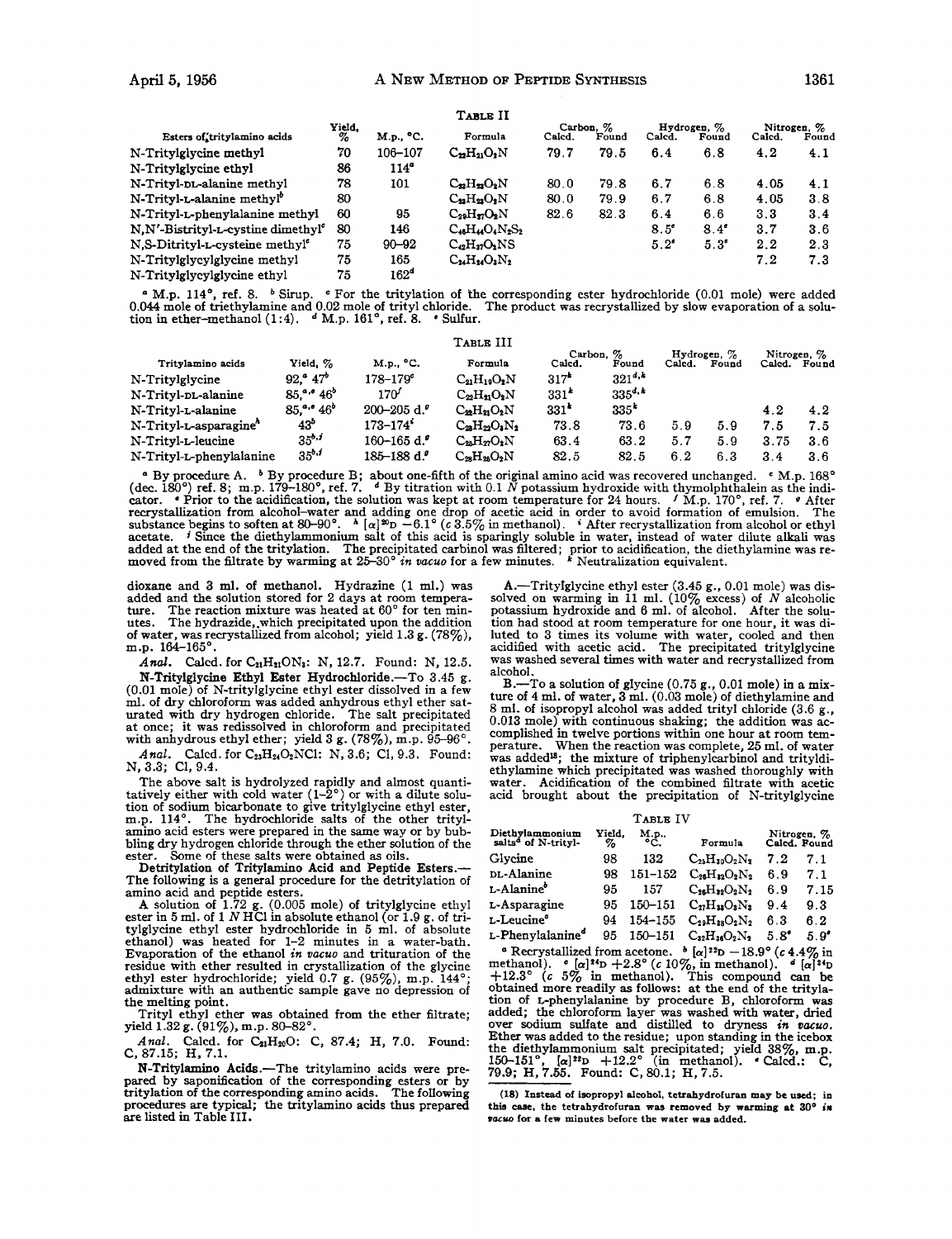|                                                   |             |                       | TABLE V                 |      |                           |             |                             |               |                      |
|---------------------------------------------------|-------------|-----------------------|-------------------------|------|---------------------------|-------------|-----------------------------|---------------|----------------------|
|                                                   | Yield,<br>% | $^{M.p.,}_{\circ C.}$ | Formula                 |      | Carbon, %<br>Calcd. Found | Calcd.      | Hydrogen, %<br>Found        | Calcd.        | Nitrogen, %<br>Found |
| N-Tritylglycylglycine ethyl ester                 | 72          | $162^{\circ}$         |                         |      |                           |             |                             |               |                      |
| N-Tritylglycylglycine benzyl ester                | 70          | 153                   | $C_{30}H_{28}O_3N_2$    | 77.6 | 77.5                      | 6.1         | 6.3                         | 6.0           | 5.95                 |
| Glycylglycine benzyl ester hydro-                 |             |                       |                         |      |                           |             |                             |               |                      |
| chloride                                          | 95          | 160                   | $C_{11}H_{15}O_3N_2Cl$  |      |                           |             | $13.7^m$ 13.55 <sup>m</sup> | 10.8          | 10.75                |
| N-Tritylglycylglycine                             | 96          | $180^b$               | $C_{23}H_{22}O_3N_2$    | 374" | $377^{c,n}$               |             |                             |               |                      |
| Glycylglycine                                     | 94          | 215 d.                | $C_2H_5O_2N$            |      |                           |             |                             | 18.7          | 18.6                 |
| N-Tritylglycyl-pL-alanine methyl                  |             |                       |                         |      |                           |             |                             |               |                      |
| ester                                             | 72          | 135                   | $C_{25}H_{26}O_3N_2$    |      |                           |             |                             | 7.0           | 6.9                  |
| N-Tritylglycyl-L-phenylalanine                    |             |                       |                         |      |                           |             |                             |               |                      |
| methyl ester <sup>4</sup>                         | 67          |                       |                         |      |                           |             |                             |               |                      |
| N-Tritylglycyl-t-phenylalanine <sup>6,f</sup>     | 90          |                       | $C_{30}H_{28}O_3N_2$    | 464" | $468^{c}$                 |             |                             | 6.0           | 5.9                  |
| $Glycyl-L-phenylalanineq$                         | 95          |                       | $C_{11}H_{14}O_3$       |      |                           |             |                             | 12.6          | 12.4                 |
| N, N'-Bistritylglycyl-L-cystyl                    |             |                       |                         |      |                           |             |                             |               |                      |
| dihydrazide                                       | 58          | $138 - 140$           | $C_{48}H_{50}O_4N_8S_2$ |      |                           | $7.4^\circ$ | $7.3^\circ$                 | 12.9          | 12.7                 |
| N-Trityl-L-alanylglycine ethyl ester <sup>®</sup> | 65          | $155 - 165$           | $C_{26}H_{28}O_3N_2$    | 75.0 | 75.1                      | 6.8         | 7.0                         | 6.7           | 6.6                  |
| N-Trityl-L-alanylglycine <sup>1</sup>             | 87          |                       | $C_{24}H_{24}O_3N_2$    |      |                           |             |                             | 7.2           | 7.05                 |
| L-Alanylglycine <sup>1</sup>                      | 95          |                       | $C_5H_{10}O_3N_2$       |      |                           |             |                             | 19.2          | 19.3                 |
| N-Tritylglycyl-L-phenylalanyl-                    |             |                       |                         |      |                           |             |                             |               |                      |
| glycine ethyl ester <sup>d</sup>                  | 65          |                       |                         |      |                           |             |                             |               |                      |
| N-Tritylglycyl-L-phenylalanyl-                    |             |                       |                         |      |                           |             |                             |               |                      |
| glycine <sup>e,k</sup>                            | 90          |                       | $C_{32}H_{31}O_4N_3$    | 521" | $525^{c}$ ."              |             |                             | 8.05          | 7.9                  |
| Glycyl-L-phenylalanylglycine                      | 95          |                       | $C_{13}H_{17}O_4N_3$    | 55.9 | 55.6                      | 6.1         | 6.1                         | 15.0          | 14.9                 |
|                                                   |             |                       |                         |      |                           |             |                             | $NH_2-N, 5.0$ | 5.4                  |

M.p. 163-164°, ref. 7; m.p. 161°, ref. 8.  $\cdot$  M.p. 180°, ref. 8.  $\cdot$  By titration with 0.1 N potassium hydroxide with thymolphthalein as the indicator. <br>with acetic acid after cooling. <br>with acetic acid after cooling. <br>The substance softened at 80–90° and decomposed at 210–215°. <br>water),  $[\alpha]_D$  42.0° (water); E. Fischer and W. Schoeller 0.04 mole of triethylamine and 0.02 mole of ethyl chloroformate were added for the preparation of the mixed anhydride.<br>
<sup>2</sup> The substance softened at 115-120° and decomposed over 180°. <sup>1</sup> [ $\alpha$ ]<sup>23</sup>D 51.3° ( $c$  2.5<sup> $\epsilon$ </sup> <sup>d</sup> Sirup.  $\circ$  Purified by dissolving in dilute aqueous diethylamin The substance softened at  $80-90^{\circ}$  and decomposed at  $210-215^{\circ}$ The substance softened at 115–120° and decomposed over 180°.  $i [\alpha]^{23}D 51.3^{\circ}$  (c 2.5%, water),  $[\alpha]_{D} 50.2^{\circ}$ .<br>
Fischer, Ber., 38, 2914 (1905); 41, 850 (1908). A The substance softened at 90° and decomposed at 205–

which was recrystallized from ethanol. Glycine (0.15 g.) was recovered from the acetic acid filtrate by evaporation followed by addition of ethanol.

Since some tritylamino acids do not have a characteristic melting point, the diethylammonium salts, which have better physical properties, were prepared by the addition of diethylamine to the ether or acetone solutions of the pure or crude tritylamino acids; these salts are listed in Table IV.

N-Tritylglycyl Chloride Hydrochloride.-To a suspension of 3.2 g.  $(0.01 \text{ mole})$  of tritylglycine in 25 ml. of dry chloroform, precooled to  $0^\circ$ , was added  $2.1$  g. (0.01 mole) of phosphorus pentachloride. After 1-2 minutes stirring the re-agents dissolved and the chloride began to precipitate; the precipitation was completed by the addition of 60 ml. of<br>cold dry petroleum ether. The chloride hydrochloride was collected, washed with petroleum ether and dried in a vacuum desiccator over phosphorus pentoxide; yield 2.9 g.  $(80\%)$ , m.p. 114-115<sup>°</sup>

*Anal.* Calcd. for C<sub>21</sub>H<sub>19</sub>ONCl<sub>2</sub>: N, 3.75; Cl, 19.05. Found: N, 3.65; Cl, 18.85.

To above chloride (0.37 g., 0.001 mole) was added 4 ml. of absolute ethanol, precooled to  $0^{\circ}$ . Triethylamine (0.3 ml.) was then added and the solution allowed to stand for 30 minutes at room temperature. Addition of water brought about the precipitation of tritylglycine ethyl ester; yield  $0.24$  g.  $(69\%)$ , m.p.  $114^{\circ}$ 

N-Trityl-L-phenylalanyl Chloride Hydrochloride.--This was prepared from trityl-L-phenylalanine<sup>19</sup> as described above; the cliloroforrn solution was distilled to dryness *in vacuo* at 20-25° and then ether was added; yield  $80\%$ , dec. 100°.

*Anal.* Calcd. for C<sub>25</sub>H<sub>25</sub>ONCl<sub>2</sub>: N, 3.0; Cl, 15.3. Found: N, 2.8; Cl, 15.05.

Detritylation of Tritylamino Acids and Trity1peptides.- The following procedures given for tritylglycine were used for the detritylation of other tritylamino acids and peptides.

:IO1 Prior to use the trityl compound **was** dried at 40' in high vacleft traces of water were removed by dissolving the substance in anhydrous benzene and distilling to dryncss in vacuo.

**A.**—When tritylglycine (1.6 g., 0.005 mole), suspended in 5 ml. of 50% acetic acid was heated for 1–2 minutes<sup>2</sup> on a steam-bath, it dissolved and triphenylcarbinol was precipitated. Water was added and the carbinol filtered; yield 1.2 g. (95%), m.p. 161-162°. The filtrate was evaporated to dryness *in vacuo*. When ethanol was added to the residue, glycine crystallized; yield 0.35 g. (93%).

Anal. Calcd. for C<sub>2</sub>H<sub>5</sub>O<sub>2</sub>N: N, 18.6. Found: N, 18.5. If acetone instead of water was added at the end of the re-<br>action, the glycine precipitated at once; the yield was the<br>same.<br>B.-To a suspension of 1.6 g. of tritylglycine in 5 ml. of

acetone (or alcohol) was added  $\overline{0.5}$  ml. of aqueous 10 *N* HCl. The compound went into solution immediately presumably due to the formation of the hydrochloride. The solution was boiled for one minute<sup>21</sup> and the precipitation of the glycine hydrochloride completed by the addition of ether; 0.3 g. (80%) of glycine was obtained from the hydrochloride. Triphenylcarbinol was obtained from the ether filtrate; yield  $1.2 \text{ g}$ .  $(92\%)$ , m.p.  $161-162^{\circ}$ . When alcohol was used as the solvent for the tritylglycine, trityl ether was formed as well as the carbinol and glycine hydrochloride.

**C.**--Tritylglycine  $(1.6 \text{ g.})$  dissolved in 50 ml. of ethanol, was hydrogenated in the presence of palladium black; 130 ml. of hydrogen ( $25^{\circ}$ , 757 mm.) was absorbed in 4-5 hours. The catalyst was filtered and washed with water. The precipitated triphenylmethane was then filtered and washed with water; yield  $92\%$ , m.p.  $92^\circ$ ; the mixed m.p. (authentic sample<sup>22</sup>) showed no depression.

Syntheses of Peptides.-Tritylglycine, trityl-L-alanine<sup>19</sup> and tritylglycyl-L-phenylalanine<sup>19</sup> were coupled with esters of amino acids by the mixed anhydride method. The resulting trityl peptide esters were converted to hydrazides, de-

<sup>(20)</sup> Detritylation also occurs within 2 hours at room temperature (21) Detritylation also takes place within a few minutes at room temperature.

<sup>(22)</sup> Prepared according to "Organic Syntheses," Coll. Vol. 1,